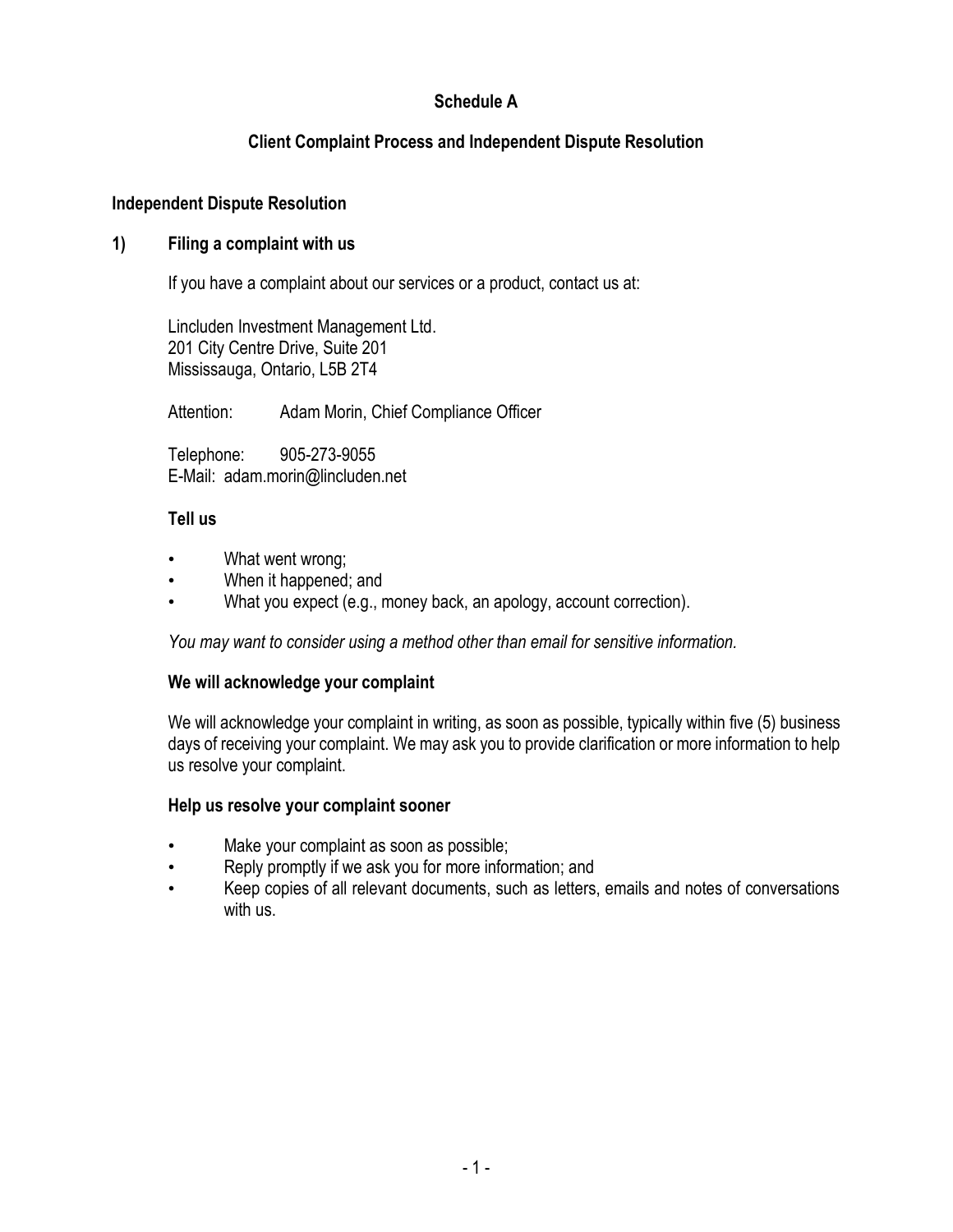## **We will provide our decision**

We normally provide our decision in writing, within 90 days of receiving a complaint.

It will include:

- A summary of the complaint;
- The results of our investigation; and
- Our decision to make an offer to resolve the complaint or deny it, and an explanation of our decision.

## **If our decision is delayed**

If we cannot provide you with our decision within 90 days, we will:

- Inform you of the delay;
- Explain why our decision is delayed; and
- Give you a new date for our decision.

### **If you are not satisfied with our decision**

You may be eligible for the independent dispute resolution service offered by the Ombudsman for Banking Services and Investments (**OBSI**).

## **If you are a Québec resident**

You may consider the free mediation service offered by the Autorité des marchés financiers.

### **A word about legal advice**

You always have the right to go to a lawyer or seek other ways of resolving your dispute at any time. A lawyer can advise you of your options. There are time limits for taking legal action. Delays could limit your options and legal rights later on.

### **2) Filing a complaint with OBSI**

You may be eligible for OBSI's free and independent dispute resolution service if:

- We do not provide our decision within 90 days after you made your complaint, or
- You are not satisfied with our decision.

## **Contact OBSI**

Email: ombudsman@obsi.ca Telephone: 1-888-451-4519 or 416-287-2877 in Toronto

OBSI can recommend compensation of up to \$350,000.

OBSI's service is available to clients of Lincluden. This does not restrict your ability to take a complaint to a dispute resolution service of your choosing at your own expense, or to bring an action in court. Keep in mind there are time limits for taking legal action.